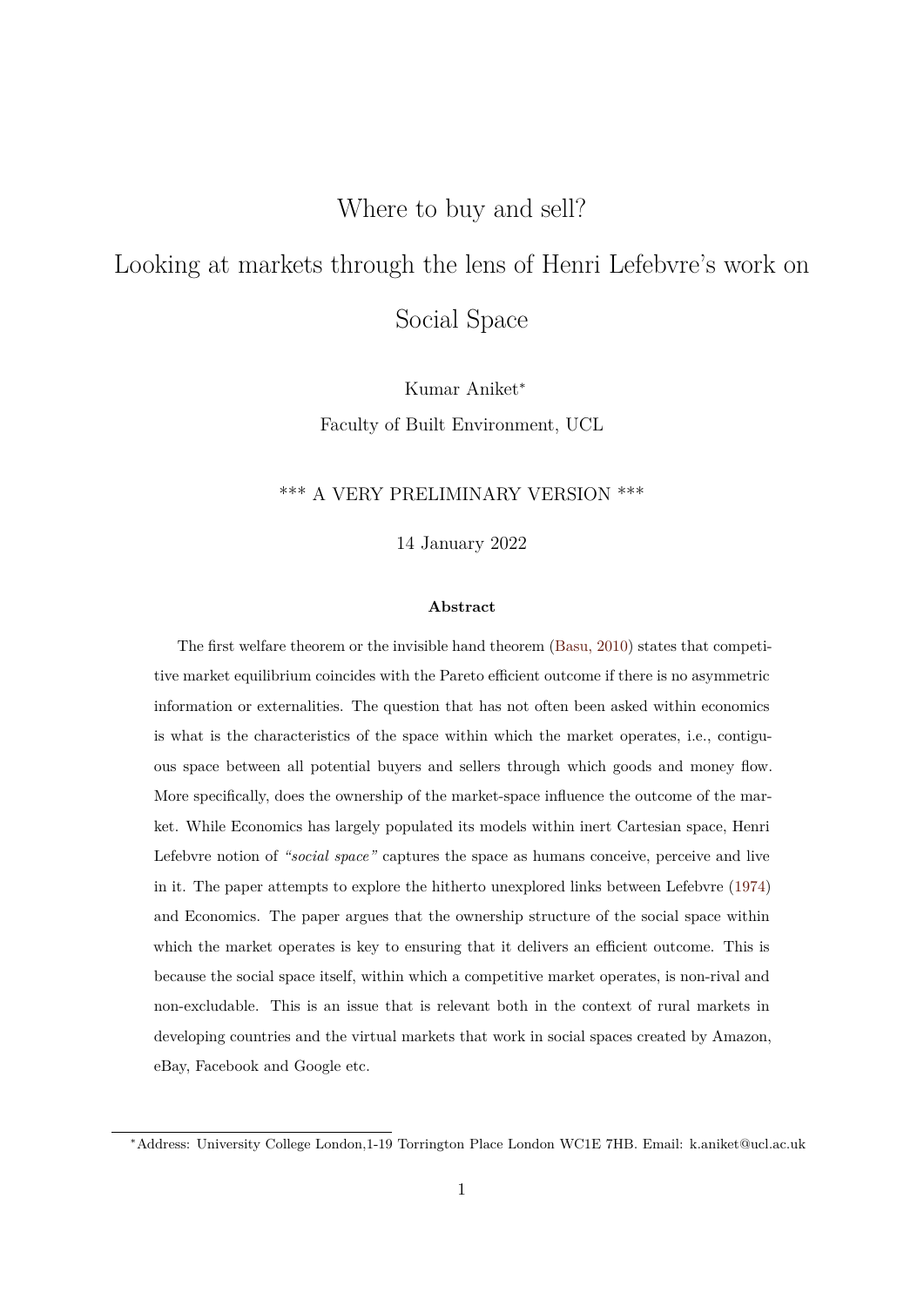## **Introduction**

Markets are usually assumed to be aspatial and asocial in economics. That is, markets require no existing social process to operate<sup>1</sup> and markets operate over space, but do not in any way change the nature of the space they operate over.<sup>2</sup> This varies with the tradition in philosophy and sociology that followed Henri Lefebvre's seminal contribution in 1974 (Lefebvre, 1974).

Henri Lefebvre's notion of social space is intricately links social processes with space. Lefebvre (1974) central proposition is that the *humans produce social space and are [in turn produce](#page-17-0)d by it*. Lefebvre (1974) argues that space, as humans experience it, cannot be delinked from the [social](#page-17-0) processes that shape and influence humans. Lefebvre argues that the verb *produce* is key to under[standi](#page-17-0)ng the nature of space. As the statement above suggests, Lefebvre argues that space and society have an endogenous relationship with it. While scientific measuring instruments may see an empty Cartesian space, humans experience space in social way, i.e., they way in which they have been socialised and learnt to associate meanings with signs, codes and spatial symbols.<sup>3</sup> While signs, codes and spatial symbols create space, the social process of rebelling against it or escaping from these spaces create new spaces. Hence, the notion of space incorporates power dynamics within it.<sup>4</sup> As we will see, it is fascinating to see how Graddy (1995) captured these spatial power dynamics in her study of New York's Fulton Fish market. Spatial power dynamics associated with markets are captured in numerous papers like Greif ([1993\)](#page-16-1), Besley and Burgess (2001), Banerjee and Munshi (2004) and Munshi (2011) amongst others.

[The](#page-17-1) tradition that followed [Henr](#page-16-2)i Lefebvre would argue th[at the](#page-16-3) terms social a[nd spa](#page-17-2)ce cannot be delinked in any study of society, as they have been delinked in Walrasian general equilibrium where the implicit assumption is the social processes occur over an inert Cartesian space and appears in its reduced form as a transaction cost. While the market is asocial in Walrasian General equilibrium tradition, Hayek's notion of market equilibrium includes a social process that is moderated by decentralised competition (Hayek, 1937). As far as the author is aware,

<sup>&</sup>lt;sup>1</sup>if at all, markets make social relationships redundant when they function properly.

<sup>2</sup>This represents the Walrasian General equilibrium framework (Arrow, 1951; Debreu, 1951).

<sup>3</sup>Lefebvre says that the concepts are borrowed from [Noam Chomsky](#page-17-3)'s work in linguistics (Lefebvre, 1991, p.33).

<sup>4</sup>This is an obvious parallel with linguistics.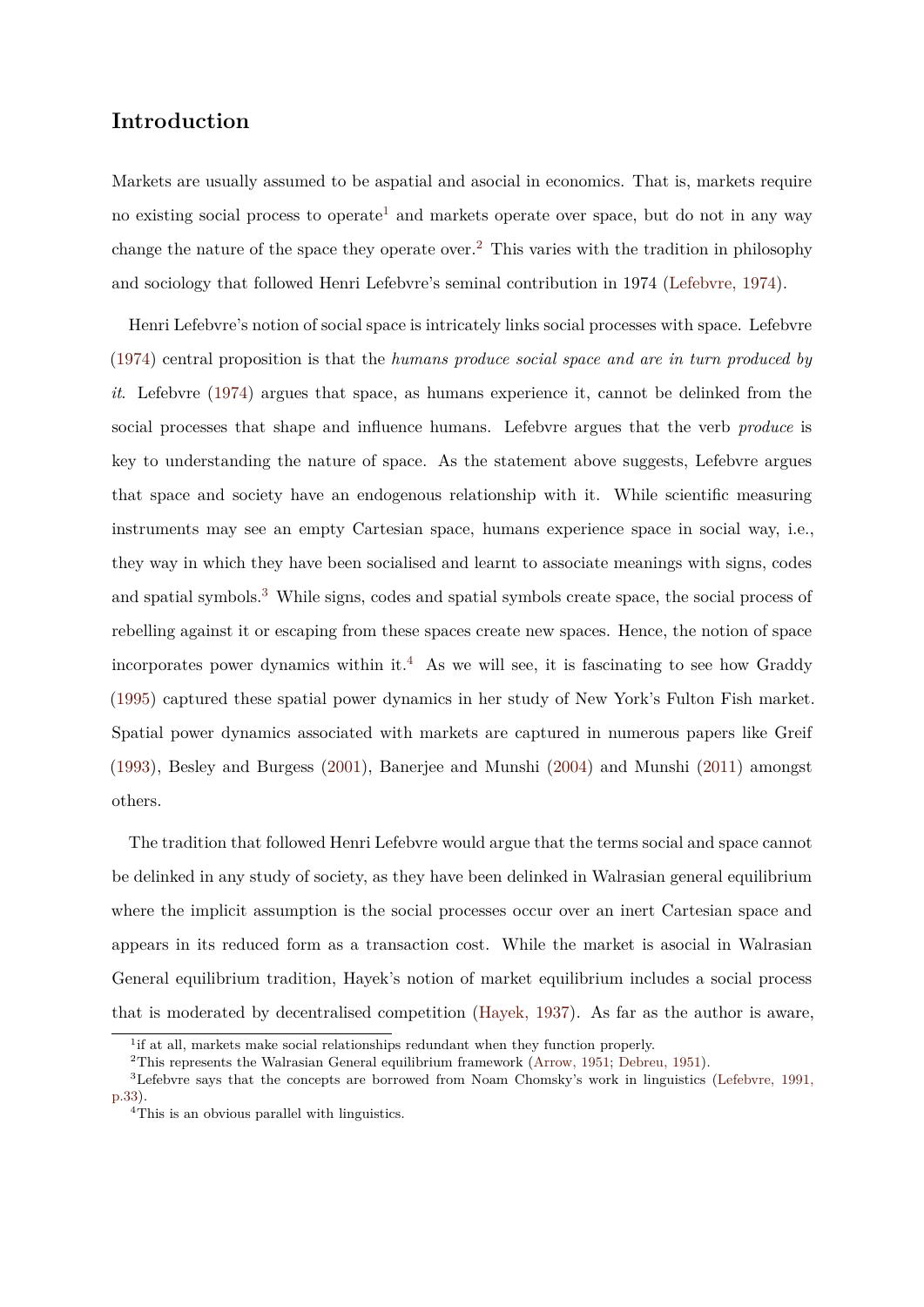the links between Hayek and Lefebvre's work has never been explored.

The question we would like to ask in this paper is whether the notion of social space is an advantage or a disadvantage in a society's development process. This is relevant because the market mediated process of economic development changes the face of the rural and urban areas dramatically and changes the social nature of its space itself. The question can be put in another way. Does social space complement markets or are the markets simply a substitute for social space<sup>5</sup>. That is, is social space advantage or disadvantage in the market mediated development process. While this question may seem odd looking from the Walrasian General equilibrium tradition, the Hayek's notion of market equilibrium had more social component. Hayek and Henri Lefebvre's oddly complement each other in an interesting way. It is particularly odd given the wide chasm between their personal political stances.

**Market-space and Market-place.** The first welfare theorem<sup>6</sup> or the invisible hand theorem (Basu, 2010) states that a competitive market leads to efficient allocation of resources if there are no externalities associated with the goods and there is is no asymmetric information between [the buyers a](#page-16-0)nd the sellers.<sup>7</sup> The question that has not often been raised within economics (as far as the author is aware) is what is the characteristics of the *space* within which the market operates. Most markets are not aspatial and require the flow of price information and actual flow of goods and service from the buyer to the seller in exchange for money. The flow of information, goods and money is through space that lies between the buyers and the seller. Let's call this *market-space*. Let's define market-space as the contiguous space between all potential buyers and sellers that enables transactions by facilitating the flow of price information, goods and money.<sup>8</sup> While price information, goods and money may flow through different spaces, buyers and sellers have to be linked through all three for the market to operate. Market-space is different from market-place. *Market-place* is location serving as a focal point where buyers and seller meet gather for the convenience of exchanging price, goods and money instantaneously. While market-place is not critical for the markets and many markets operate without a specific

 $5$ as the social network literature assumes (Munshi, 2014)

 $6$ Arrow (1951) and Debreu (1951).

<sup>7</sup>The invisible hand theorem stats that "*If we have a competitive economy, where all individuals choose freely according to the respective rational self interest, then (given a few technical conditions) the equilibrium that will arise will be Pareto optimal.*" (Basu, 2010, p.25)

<sup>8</sup>This in[cludes](#page-16-4) roads, shippi[ng lan](#page-16-5)es, telep[hones and inte](#page-17-4)rnet etc. It includes any type of space that the buyers and sellers have to traverse to transact with each other.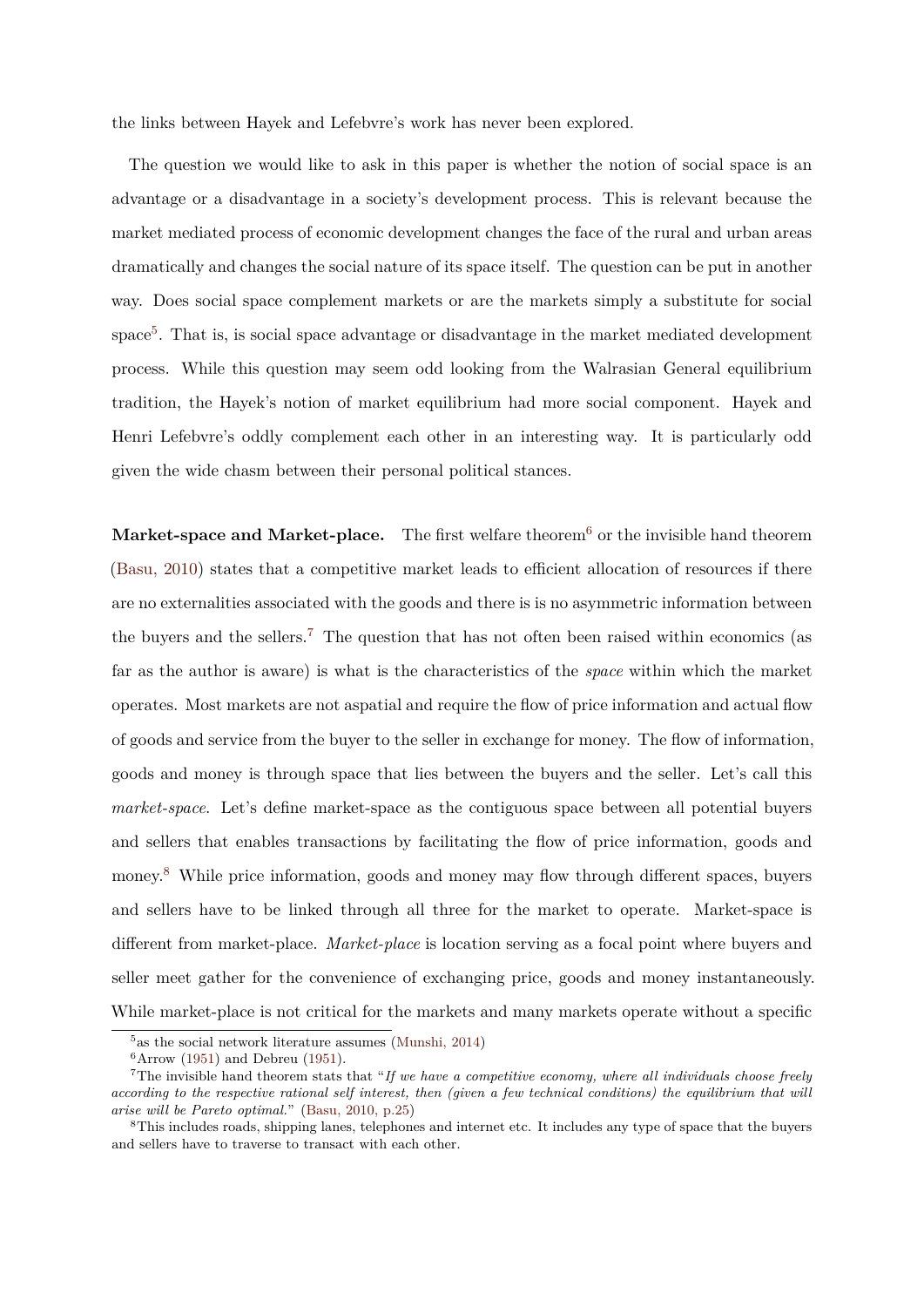market-place, market-space is critical for the existence of markets. An example may help gives us a sense of what a potential market-space looks like. As we will see in example below, a change in market-space due to rolling out of a new technology changed the outcome of the fresh fish market on Kerala's northern coast.

Jensen (2007) studies how fisherman decide which of the 15 fish markets along the 225 km Northern coast of Kerala to land their catch of the day on and finds price volatility dropped significant[ly an](#page-17-5)d markets cleared more often after mobile phone service was rolled out along the coastline. Our interest it to examine the market-space for the fish in the area. The marketspace is the space between the fisherman once they have caught their quota for the day and the buyers at their home. Given the difficulty of traversing the distance between them, the 15 fish markets are the market-places that serve as the focal point where the buyers and sellers meet. The sea provides a contiguous space that allows any fisherman to access any market-place at the same cost in terms of time and money. The market-places facilitated the flow of goods and services, but not the price information before the mobile phones were introduced. Hence, the introduction of mobile phones expanded the market-space for the fish market. The fishermen no longer had to travel to acquire the price information. The price information could flow along a newly added spatial dimension that did not exist previously.

Given the population density in urban areas, the market-space may not constrain the urban markets as much as they constrain the low density population in the rural markets. It could be argued that urban areas with their high population density serves a series of interlinked marketplaces. Herein lies the problem of engendering market led development in rural inland areas across the world. Creating a contiguous market-space inland rural area is resource intensive for any developing country whether through a network of roads (Burgess et al., 2015) or through a network of rail (Donaldson, 2018).

**Henri Leferbv[e's Social space](#page-16-6)** The sociology literature on social space that followed Henri Lefebvre's seminal work Lefebvre (1974) shows that social space is a complicated and reducing it to a uni-dimensional transaction cost may not be a reasonable assumption. While Lefebvre's notion of social space has common[ality](#page-17-0) with both the economics literature on institutions and social network, the notion of social space is more general than the ideas in the these respective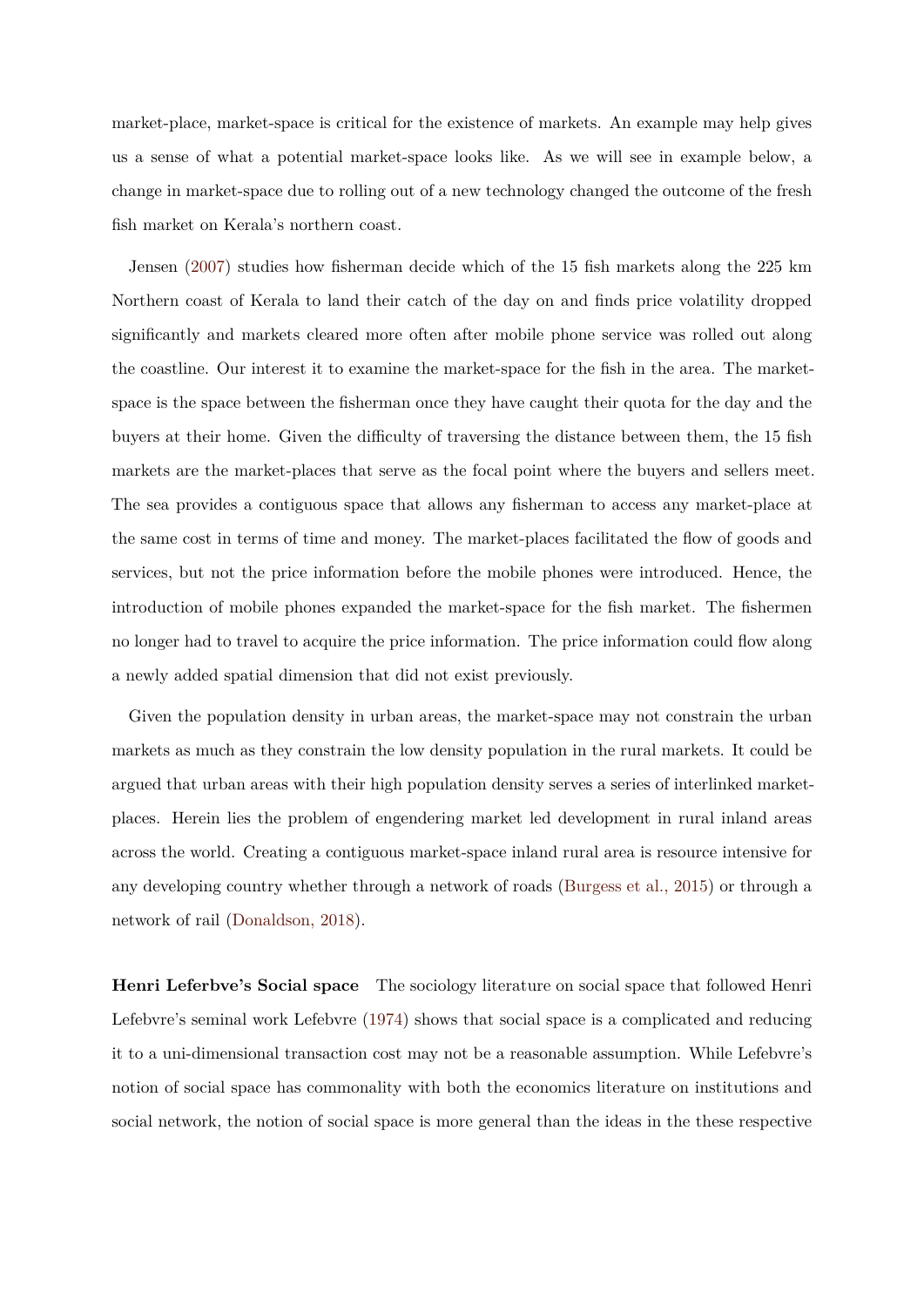literatures. Both social network and institutions depend on space to flourish. They may change the nature of space as their evolve, creating an complicated endogenous relationship. Yet, space can exist devoid of social networks (for e.g., perfectly competitive thick markets) and institutions (for e.g., anarchy), but social network and institutions cannot exists without space.

The relevant notion of space here is not the simple Cartesian space, rather it is Henri Leferbve's notion of social space (Lefebvre, 1974, 1991). Cartesian space is the physical empty space that can be measured by scientific instruments, whereas Henri Leferbve's notion of social space is the space that humans ex[perience, i.e., t](#page-17-0)[he spa](#page-17-6)ce humans conceive, perceive and live in. According to Henri Leferbve, humans produce space, are in turn produced by it (Lefebvre, 1974). This is a radical departure from the inert nature of Cartesian space which is empty. Economics has largely chosen to use Cartesian space to populate its models. Firms, fa[ctories, building](#page-17-0) and infrastructure are located in an inert space that already exist, without changing its nature. Markets would not exist without market space, a space for goods and money to flow through. When it comes to exploring the characteristic of market-space, the paper is going to argue that Henri Leferbve's notion of social space is more appropriate to use.

**Who should own the market-space?** While asymmetric information and externalities lead the markets to fail, the relationship of market to market-space is different. Market-space is the prerequisite for the markets to exist in the first place. Further, the pertinent policy question is whether the characteristics of the space within which a competitive market operates is important for the market to function properly. That is, can a decentralised allocation of resources create the optimal market-space for a competitive market to operate on. The key point of interest is whether the ownership structure of the market-space have implication for the the market that operates within it. This is useful to ask this question in two context that may overlap.

- 1. The first context is the role that markets play in facilitating development in underdeveloped areas, especially the rural areas in developing countries. The question we are interested in whether the rural areas in developing country are linked to the global hyper market-space which would allow it to trade the rest of the world.
- 2. The second context is the context of the virtual space that the advent of new information and communication technologies have created. Most virtual market-spaces are privately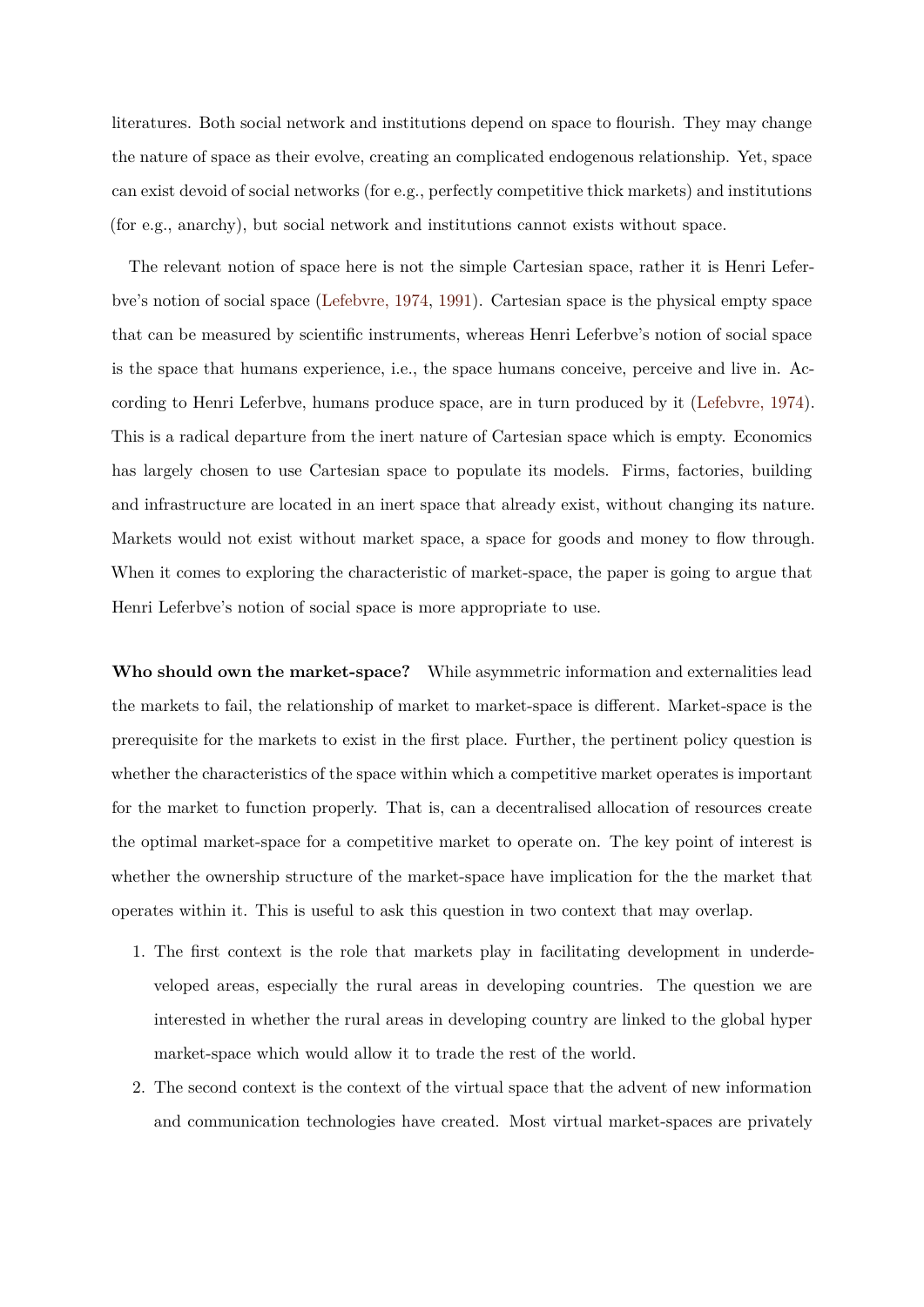owned and have rules that reflect the interest of the owners. The question we are interested in whether the private ownership of virtual market-spaces allows the competitive markets to function.

While well-functioning competitive markets facilitate a decentralised allocation of resources that is Pareto efficient, this presumes that an appropriate market-space for the market to operate in exists. The decentralised process of a competitive market cannot ensure that this marketspace would exist. To be clear, this is not case of market failure due to asymmetric information or externalities. Neither is this a question of transactions cost. This is a question of whether the market can exist in the first place without the requisite market-space.

This is an important question both from the conceptual as well as policy making perspective if economic development is pursued through markets. The paper hopes to contribute to the economic development literature by laying out the links that are yet to explored between Henri Leferbve's work and economics and setting out how his work can help explains some of the paradoxes that may exist using markets as a building block for economic development.

### **Market-space and the Second Enclosure Movement**

Let's try to illustrate the notion of market-space with a stylised example. Let's say there are 19 families living on an island. The island is divided into 19 farms and each family owns a has a farm they live in. The island has no common or public area and the islanders inhabitants don't use the sea to get around. On this island, even though there is a potential to exchange good and services between the families, the market would not be able to function because there is no space for market to operate on. The families are forced to live in autarky and produce, i.e., produce everything for themselves because they lack access to a market. The market would not work even if one of the inhabitants creates a market-place on their private land. This is because the inhabitants do not have space through which they can access the market place.

This may seems like an extreme example but it is not unrealistic as it seems. It captures the geographical reality of rural areas in developing countries where space is not easy to traverse and the state is very slow in building a transport network that caters to the rural area (Burgess et al., 2015). Further, it also captures the essence of the *Enclosure movement* in England where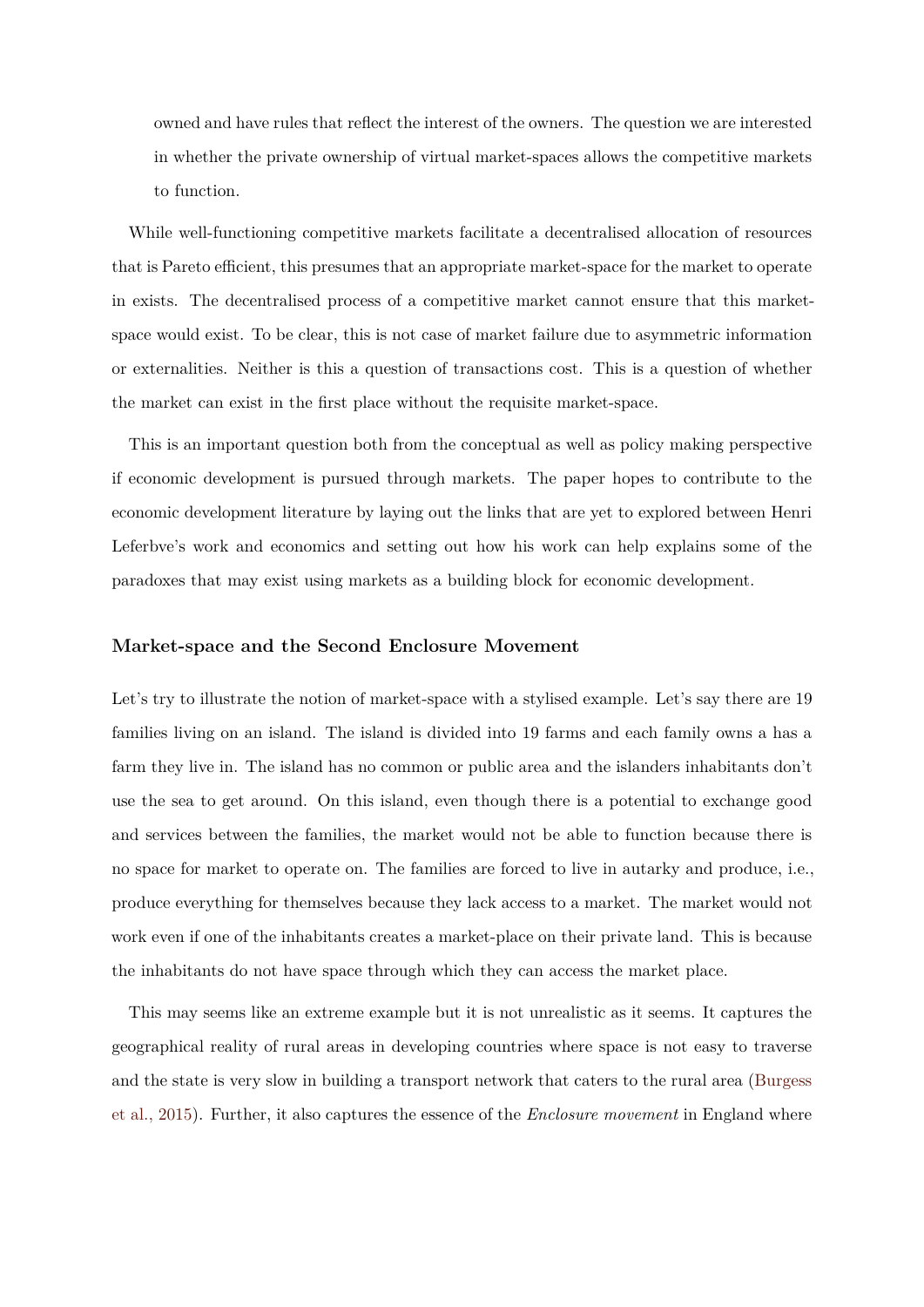common areas were enclosed and privatised using a series of Inclosure Acts in 18th and 19th Century, thus reducing the common public space in rural areas (Boyle, 2003).

the loss of a form of life; the relentless power of market logic to migrate to new areas, disrupting traditional social relationships and perhaps eve[n views of th](#page-16-7)e self or the relationship of human beings to the environment.  $-$  (Boyle, 2003, p.35).

Boyle (2003) associates the current property rights movement age of the second enclosure movement.

"T[he gen](#page-16-7)ome is not the only area to be partially "enclosed" during this second enclosure movement. The expansion of intellectual property rights has been remarkable from business method patents, to the Digital Millennium Copyright Act,21 to trademark antidilution rulings, to the European Database Protection Directive." – (Boyle, 2003, p.38)

From our purposes, this can be seen in the market-space moving from the pu[blic do](#page-16-7)main spher[e to privat](#page-16-7)ely controlled retail spaces within supermarkets and shopping malls. Chassany  $(2017)$  is a fascinating case-study that documents exactly this process of the decline of B'eziers, a town in the South of France as the local high street was replaced by supermarkets and the rise [of sup](#page-16-8)port for extreme parties in the area. While the high street operated as market in public domain where any one could sell goods and services, the supermarket is tightly controlled space which is not accessible to all sellers. While supermarkets in rural areas may expand the local population's right to buy, they curtails the local population's right to sell. There is a burgeoning descriptive literature on food desserts that documents the lack of availability of fresh food in some rural communities in the developed world (Zenk et al., 2005; Cummins and Macintyre, 2002; Larson, Story and Nelson, 2009) and complements the details narrative Chassany (2017) presents in the case of B ́eziers. The lack of avai[lability of fresh fo](#page-18-0)o[d in developing countries](#page-16-9) [seem](#page-16-9)s [quite counter-intuitive.](#page-17-7)

**Hayek on Markets** While Walrasian general equilibrium by construction is asocial, Hayek characterises market equilibrium one where individuals with local knowledge could have plans that did not mutually interfere (Hayek, 1937; Bowles, Kirman and Sethi, 2017). It allows for individual experiment and local knowledge to flourish. Decentralised competition then works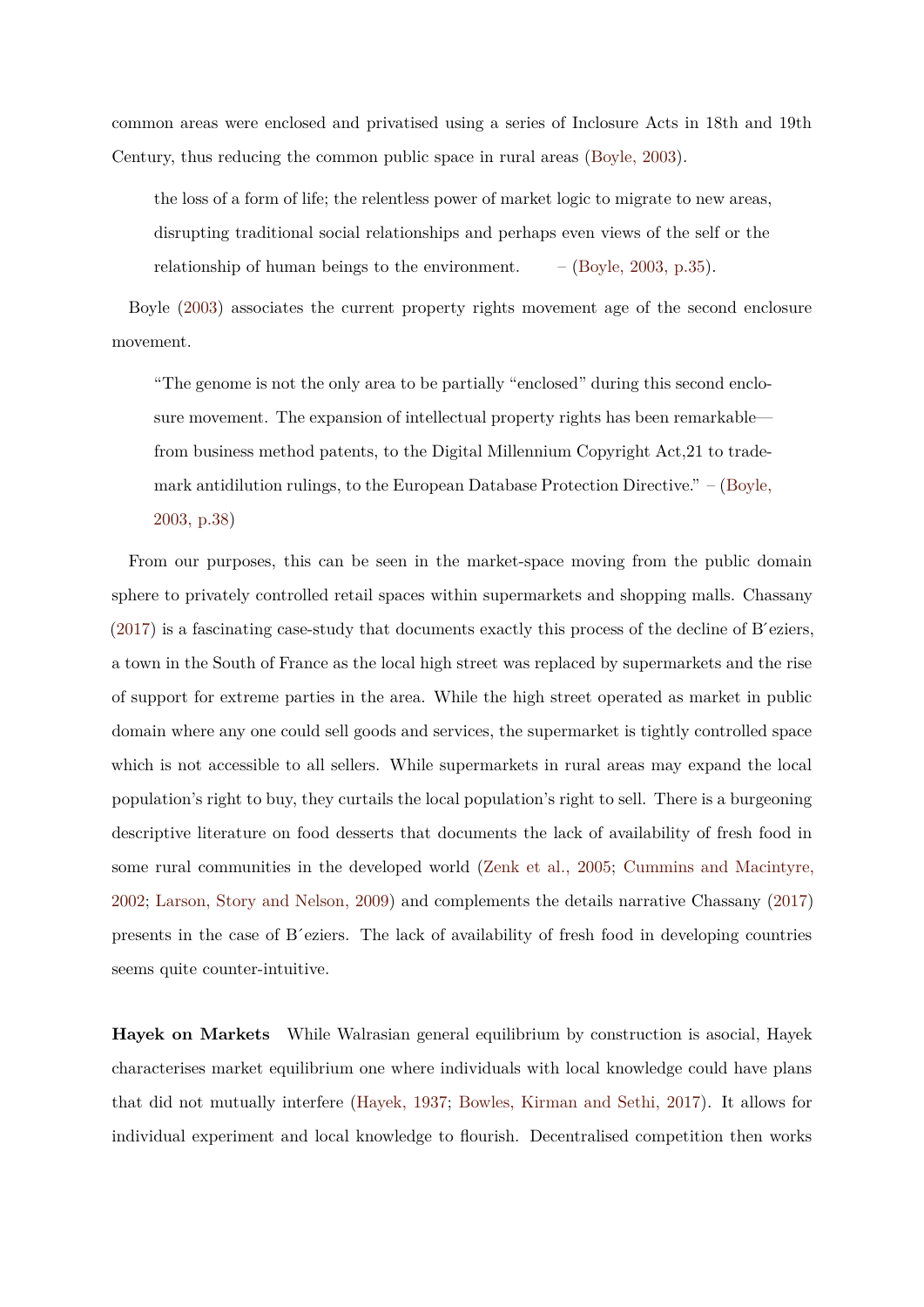as an mechanism for disbursing knowledge that local experimentation generate. Hayek's vision of the decentralised competition did not preclude social interaction.

Especially remarkable in this connection is the explicit and complete exclusion from the theory of perfect competition of all personal relationships existing between the parties. – Hayek (1948) as quoted in Bowles, Kirman and Sethi (2017), page 219.

In a interview in 1972, Henri Leferbve bemoans the disappearance of the market places as a place of social intera[ction](#page-17-8) and social exchange, a view fits better w[ith H](#page-16-10)ayek's perspective on market than its does with the asocial Walrasian general equilibrium perspective (L'Office national du film du Canada, 1972). It may be counter-intuitive but rural areas, in spite of their wide open spaces may not have common market-spaces for meaningful social int[eraction](#page-17-9) [both because of low density of pop](#page-17-9)ulation and the continuation of the intellectual influence of enclosure movement that has becomes the property rights movement. While the property rights movement could increase the incentive tenant farmers have to invest in the farms (Banerjee, Gertler and Ghatak, 2002), in practice, the property rights movement reflects the pre-existing power structure in the space and benefit the large landowners or industrialists more [than the](#page-16-11) [marginal farmers. The key](#page-16-11) question is whether the modern form of Enclosure movement across the development world is allowing for the creation of neutral or common market-space that facilitates the functioning of the decentralised competitive market.

## **Social Space and Economics**

*Does the notion of space matter in Economics?* To answer that question, it is first useful to think about the answer to the question *"does the notion of time matter in the Economics?"*. In models where the convergence to steady state is quick, time is just am inconsequential detail. Conversely, when convergence takes time, it no longer remains a details that can be abstracted away. The rate at which *measured time* elapses matters in some models, whereas in others it is merely a device to sequence the events.<sup>9</sup> In these cases, the sequence of the events matters and not when they occurred.

While use of time in economic models has varied between use of measured time and as a device

<sup>9</sup> In most dynamic games, stages matters, not the time rate at which time actually elapses that matters.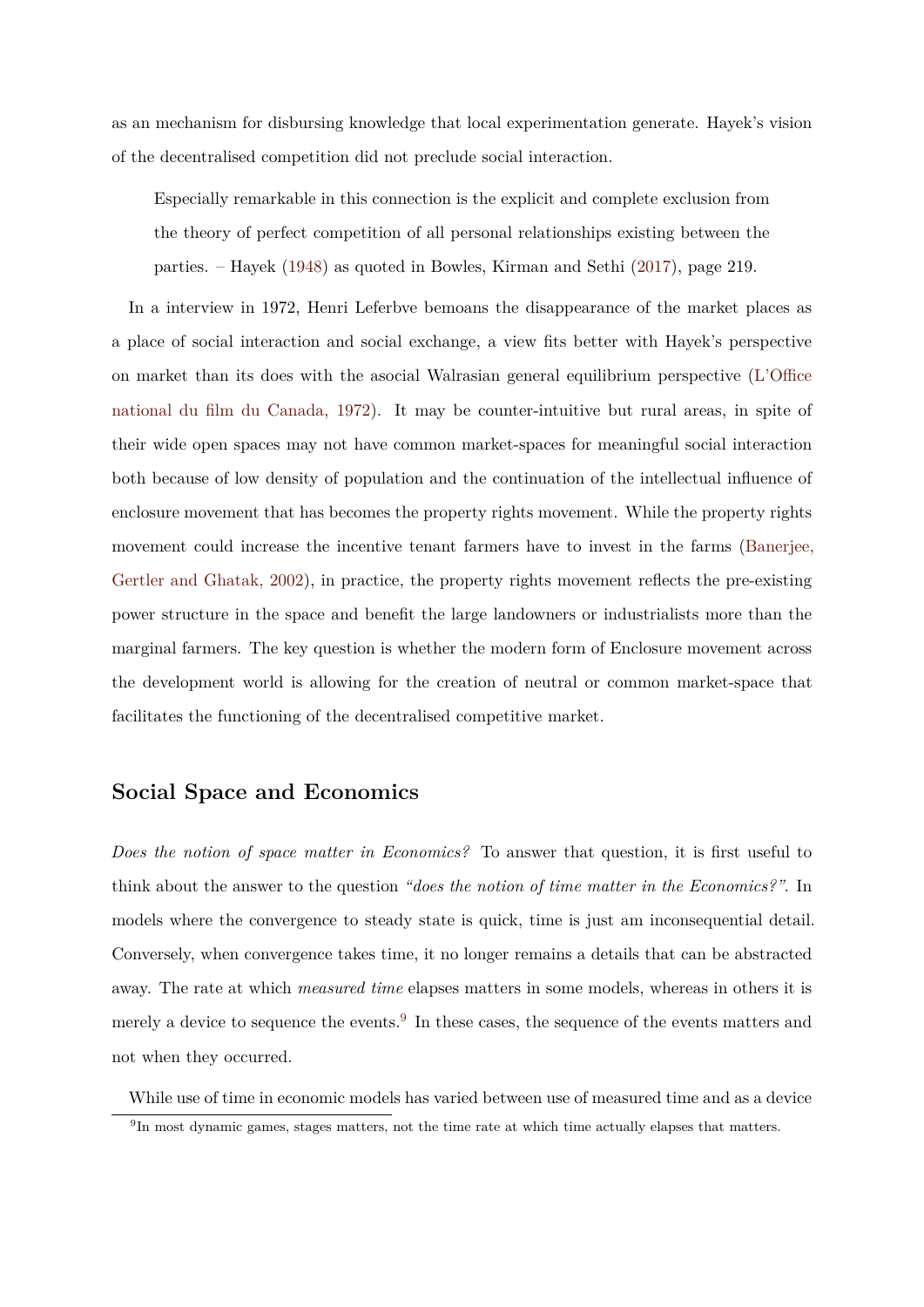of sequence events, when it comes to space, economic models have largely stuck to the Cartesian conceptualisation of space. The Cartesian notion of space is that it is an empty container that animate and inanimate objects can occupy. The Cartesian perspective takes space as something that can be objectively measured and its character is not influenced by who or what occupies it. The Cartesian space remains what it is irrespective of who occupies it.

This stands in stark contrast with Henri Lefebvre's conceptualisation of space. Henri Lefebvre spent a lifetime writing and thinking about space and his conceptualisation of space is best captured in his seminal contribution Lefebvre (1974). Lefebvre (1974) defines space from the perspective of how humans experience it and not how it can be objectively measured. As one would expect, humans perceive space subjectiv[ely. T](#page-17-0)he subjecti[ve per](#page-17-0)ception of time may be slightly easier to understand due to the characteristic uni-dimensionality of measured time. The subjective perception of space is more complicated due to its multi-dimensionality. While scientifically measured space may have only three dimensions, humans may conceive, subjectively perceive and thus effectively live life in more dimensions.

An analogy may help in drawing the distinction between the way in space is defined by Lefebvre and the Cartesian notion of space. Think of an individual entering a room full of well-wishers. Now imagine the individual entering the room full of their enemies. The way the individual would experience the space in the room full of well-wishers would be very different from the way they would experience a room full of enemies. Yet, from a Cartesian perspective, the space in the room remains the same empty container irrespective of who occupies it. Henri Lefebvre's perspective would be that the space experienced by the individual is produced by the humans that occupy it. From that individual's perspective, the space in the room has additional dimensions that go beyond the merely physical. The perception of space, however subjective it may be, matters for economics because it has significant social and economic consequence. This includes the social space within which market operates.

### **Production of Social Space**

Just the way the meaning that a sentence conveys is greater than the sum total of the meaning of each word in the sentence, similarly, Lefebvre's conceptualisation of space is a social one. It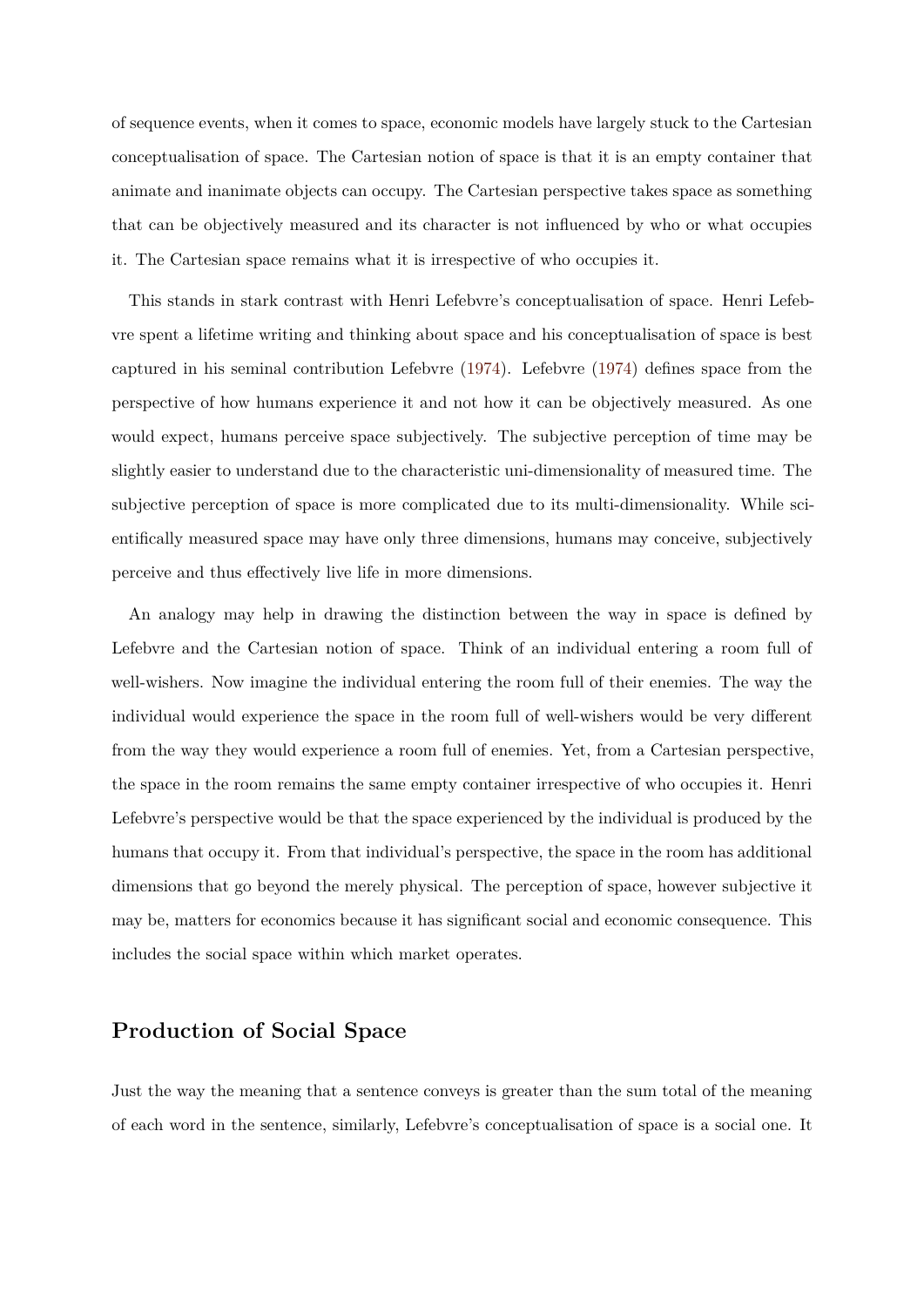goes beyond the physical characteristics of the space. The social space that is *produced* includes the codes and signs associated with the space as it was conceived, as it is perceived and as it is lived in by people who experience it.

Everyone knows what is meant when we speak of a "room" in an apartment, the "corner" of the street, the "marketplace", a shopping or a "cultural" centre, a public "place" and so on. These terms of everyday discourse serve to distinguish, but not to isolate, particular spaces, and in general to describe a social space. They correspond to a specific use of that space, and hence to a spatial practice that express and constitute. – (Lefebvre, 1991, page. 16)

Lefebvre (1974) conceptualises the production of space using the triad that distinguishes between the *spatial [practice](#page-17-6)*, *representations of space* and *representational space*.

- *Spacial [prac](#page-17-0)tice* is the way in which humans perceive the space and interpret what they experience using meaning attached to symbols they see in the space. The process of meanings being attached to symbols occurs through a social process of humans living in the space. Herein lies the potential for spatial simultaneity, where the same physical space can be perceived in different ways when different meanings are attached to the spatial symbols.
- *Representations of space* is the space as it is conceptualised by those who exert power over it. They conceptualise the space through a formal system of signs and codes. In a modern social society, space is conceptualised by experts like scientists, urbanists, technocrats, social engineers and economist. Whether space is realised as it was conceptualised in the lives of its inhabitants depends on the people to live in that space. Hence, lived space is different from the formally conceptualised space.
- *Representational space* is the space as they live in it and adapt it to their own use. The inhabitants use their imagination of mould and appropriate to meet their own requirements.

There are innumerable examples in developing countries where people resist the way in which experts have conceived the space and in the process created a new social space. *Narmada Bachao Andolan* or "Save Narmada Movement" is one such example. Occupy Wall Street is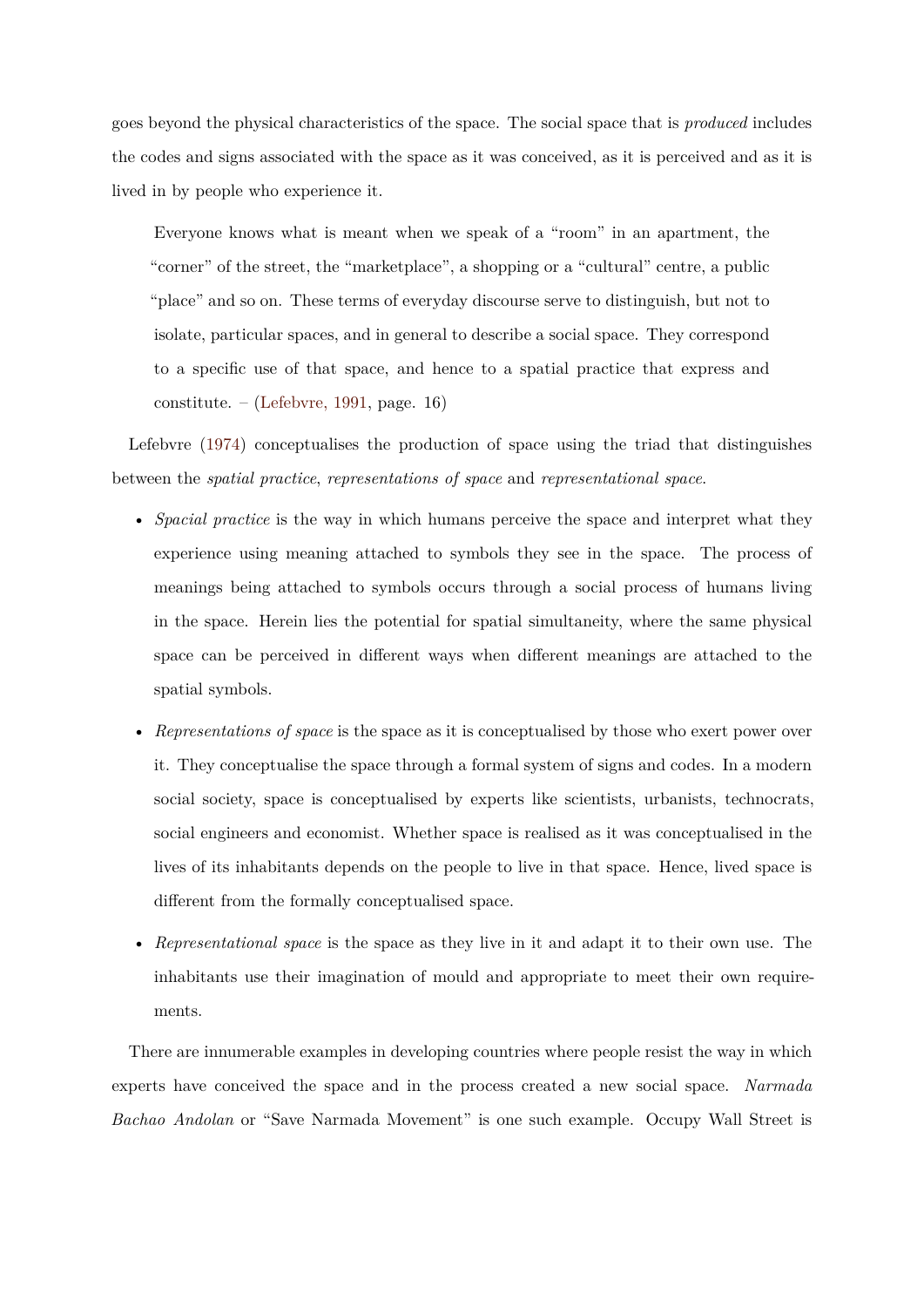another example where by physically occupying the space in wall street, the movement played its part in starting a conversation about the role space as conceived by the financial institutions on Wall Street contribute to inequality and unjust outcomes in society. The social and spatial are interlinked in both examples. We discuss the Millennium bridge opening day fiasco below. The example illustrates how people appropriate their own lived space when the space as it was conceived clashes with how people perceive that space.

### **Bridge on Troubled Cables**

The Millennium Footbridge is a 320 meter long lateral suspension bridge across the river Thames in London that connects St. Paul Cathedral on the north bank to the Tate Modern Museum on the south bank. While designing the London Millennium Footbridge, the designers consciously allowed the bridge to vibrate in response to footsteps in order to evoke the experience of walking on an old wooden bridge. On its opening day on 10 June 2000, crowds thronged to experience the new bridge. To everyone's surprise the bridge swayed dangerously from side to side on its opening day as crowds thronged the bridge due to what came to be known as *"pedestrian synchronous lateral excitation"* or *"pedestrian lock-in"* effect.'<sup>10</sup> As the bridge swayed, people stepped laterally to balance. The bridge became a coordinating device that synchronised pedestrians' footsteps, which in turn amplified the amplitude of the sway. It was the large crowd stepping in sync with each other that made the bridge dangerous.

In this way, the crowd became on large passive mass, stepping in coordinated way in reaction to the way in which the ground under their feet was moving. What was meant to be small vibration on the footbridge to simulate the experience of a old wooden bridge got amplified to dangerous levels due coordinated side stepping by a large crowd. The bridge has to be shut down. Extensive passive damping mechanisms were installed before the bridge was considered safe for pedestrians.

Contrast the swaying Millenium Footbridge with walking on a precarious rope bridge in the mountains. If the person in front of you moves, you are likely to try your best to stabilise the bridge and not unwittingly increase the amplitude of the sway. Similarly, while studying the Clifton Bridge, Macdonald (2008) was confounded by the observation that Clifton Bridge's

<sup>10</sup>@dallard2001london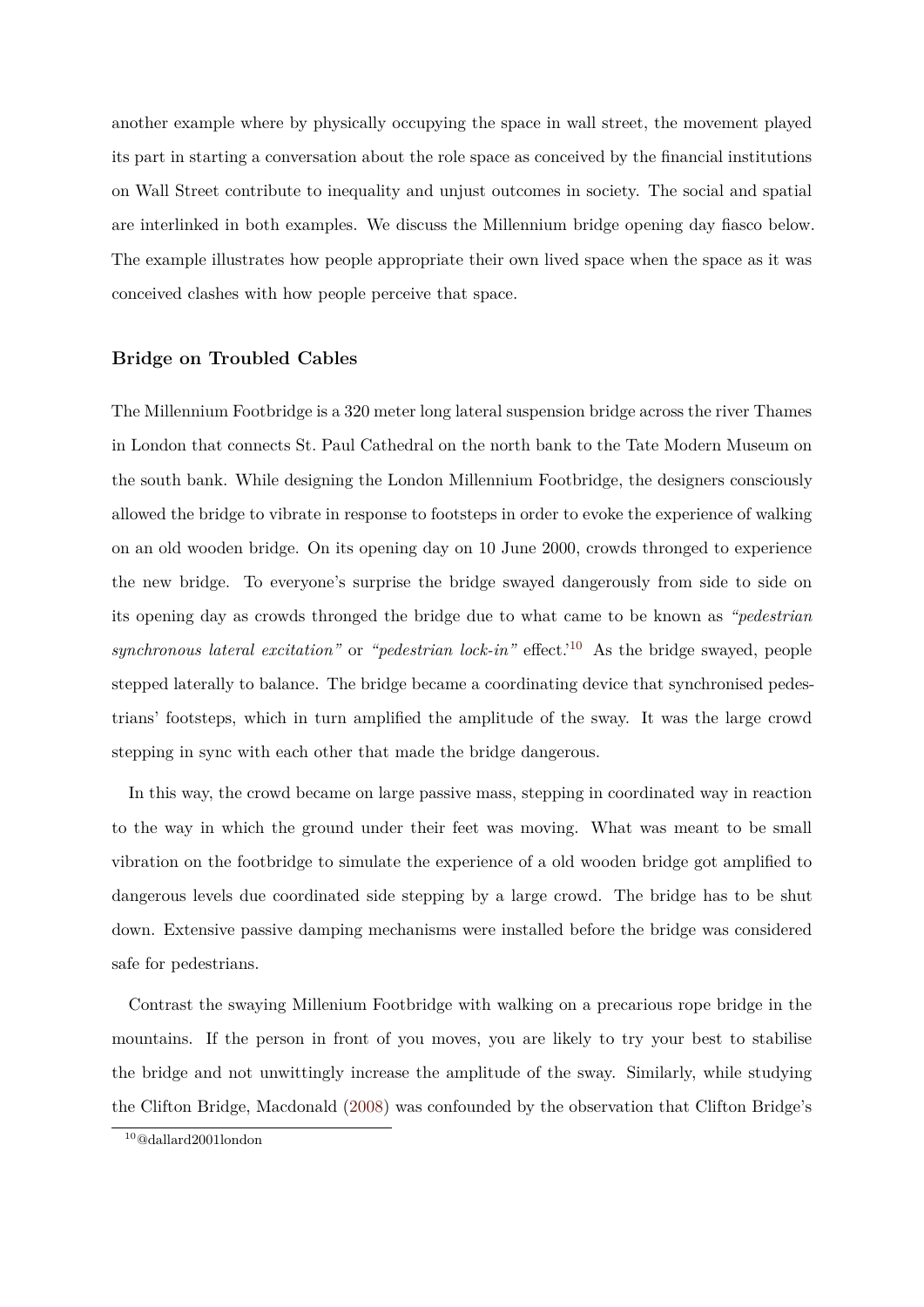lateral sway increased with the number of pedestrians, rather than decreasing, as would have been expected if the pedestrians collectively were acting as a passive mass.

This leads to the natural curiosity about what it is in the bridge environment that makes people behave either as atomistic individuals unwittingly agents of their own detriment or as a well-functioning social group looking after their interest. The bridge-human interaction is an example of how the built environment *intermediates* individual human actions and reactions, allowing them to either act collectively or forcing them to act individually, even if it is to their collective detriment - a phenomenon well captured in the Pareto inferior outcome being the equilibrium in Prisoner's dilemma and coordination games.

Norman (1998) coined the term *"conceptual model"* to describe the bare bones knowledge a person needs to know to use something. Further, the rules of usage should be congruent with the object i[n use.](#page-17-10) People know the conceptual model of the rope bridge but not the Millennium Footbridge. The British Army taught its soldier the rule that was congruent with the conceptual model of the bridge and asked them to follow it without questioning it.

Going back to Lefebvre's triad, how people perceive the bridge is the *spatial practice*. People distinguish between how they perceive a rope bridge and a standard footbridge. They know that they have to be careful on a rope bridge. Conversely, they perceive a modern footbridge as something that they simply have to walk on like they would walk on solid ground. *Representations of space* is the way in which the designed of the bridge conceived the space. Their computer modelled conception had humans breaking the step and the bridge vibrating with a small amplitude. The *representational space* is the way in which people adapted the space their found themselves in. The ground moving beneath their feet confounded them and they did the best they could to adapt, i.e., counter-act the movement by stepping laterally in a direction that opposed the movement. Their perception of the space lacked a conceptual model of how the bridge actually functioned. If they had been learnt that they should not step laterally when the bridge moves, then the bridge would have functioned as it had been conceived by its designers.

After The Broughton Suspension Bridge broke in April 1831 as a brigade of soldiers marched in step across presumably due to the aforementioned *lateral excitation*, British Army issued orders for Soldiers to break their step when crossing a bridge Howell (2013). This is an example of a social norm instilled by the British Army to ensure the soldier's perception of the bridges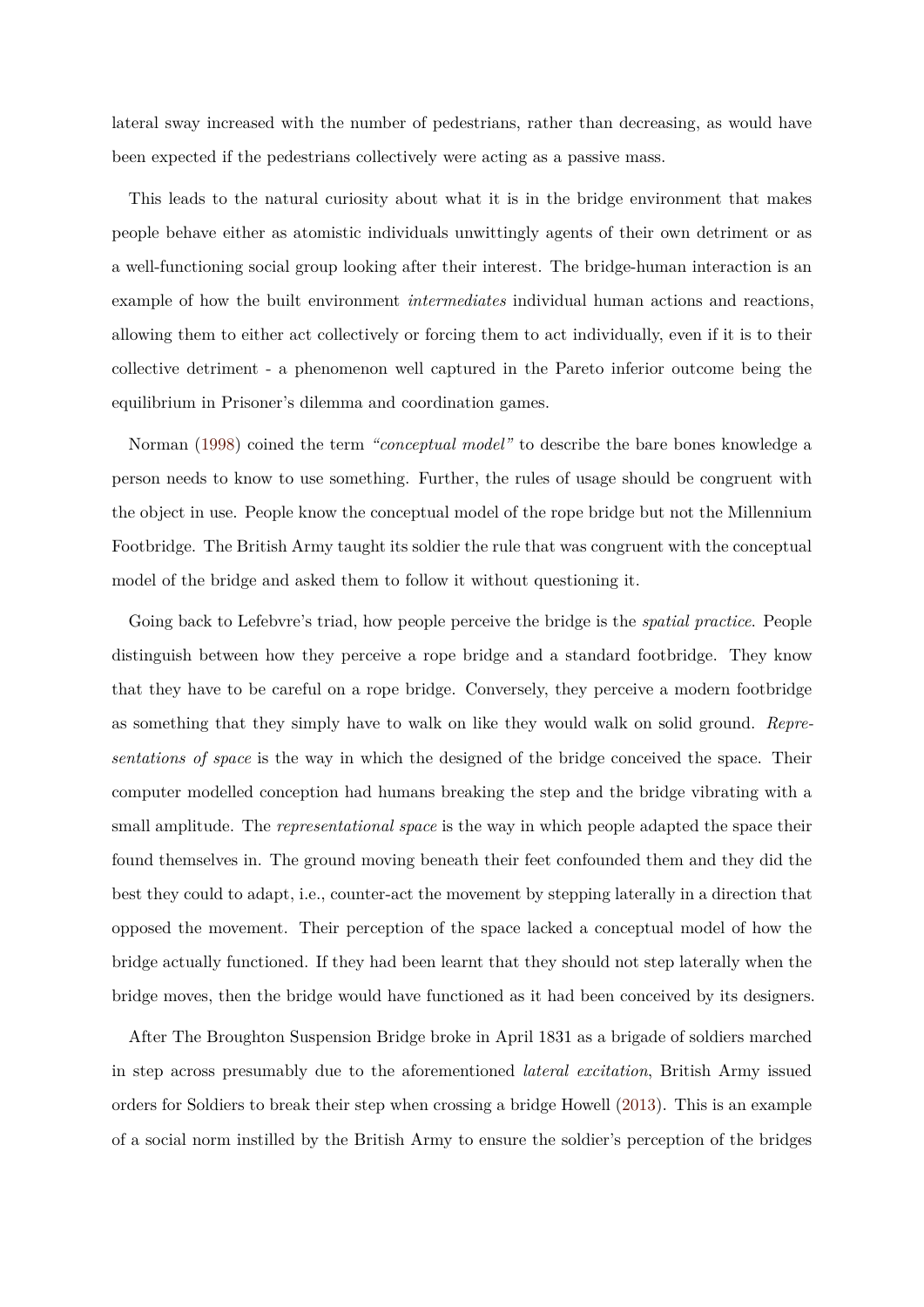did not clash with the way the bridges were conceived. It prevented bridges being damaged by soldiers stomping their on the bridges as they marched across them.

In the next example of the Fulton Fish market, we explore how markets may fail to function as competitive markets if there is class between the space as it was conceived and it is perceived. The market-space as it was conceived by the entities that can exert power over it play a key role in the market failing to function as a competitive market.

### **Fulton Fish Market**

Graddy (1995) collected data on whiting transaction in in New York's Fulton Fish Market during the 1991-92 period with the objective of examining whether the law of one price hold for the whiti[ng tra](#page-16-1)nsactions. Fulton Fish Market remains one of the largest wholesale fish markets in the world (Graddy, 2006). It is a wholesale market where the restaurant and fish shops owners in the New York area buy their fish. The buyers are well informed and buy fish in large quantitie[s. On the face](#page-16-12) of it, the Fulton fish market fulfilled all the conditions of a highly competitive market when Kathryn Graddy collected her data on whiting fish transactions in the 1991-92 period. At that point in time, there were about 60 fish sellers with about 35 sellers operating actively. Only 6 sellers dealt with whiting.

There were two main groups of buyers, an Asian group and a white group. Graddy (1995) found Asian buyers paid 7% less for whiting as compared to the white buyers after controlling for quality. Her analysis shows that it was because the Asians were more coordinated as a [socia](#page-16-1)l group and were able to sanction or boycott a dealer collectively who they felt had cheated them. Conversely, there was no such coordination amongst the white buyers. Asians were able to pay lower prices because they were operating as a social group. The mystery is why didn't some sellers exploit the arbitrage opportunities by offering white buyers lower prices. To understand this, we will have to understand the power dynamics operating in the market space.

Graddy (1995) cites numerous New York Times articles that document how the mafia controlled the street parking around the Fulton fish market (Raab, 1996; 1995a; b). The control of the street p[arkin](#page-16-1)g allowed them to control the loading operation in the Fulton fish market.

A seller who wanted to operate in the Fulton fish mar[ket was requ](#page-18-1)[ired to](#page-17-11) have the approval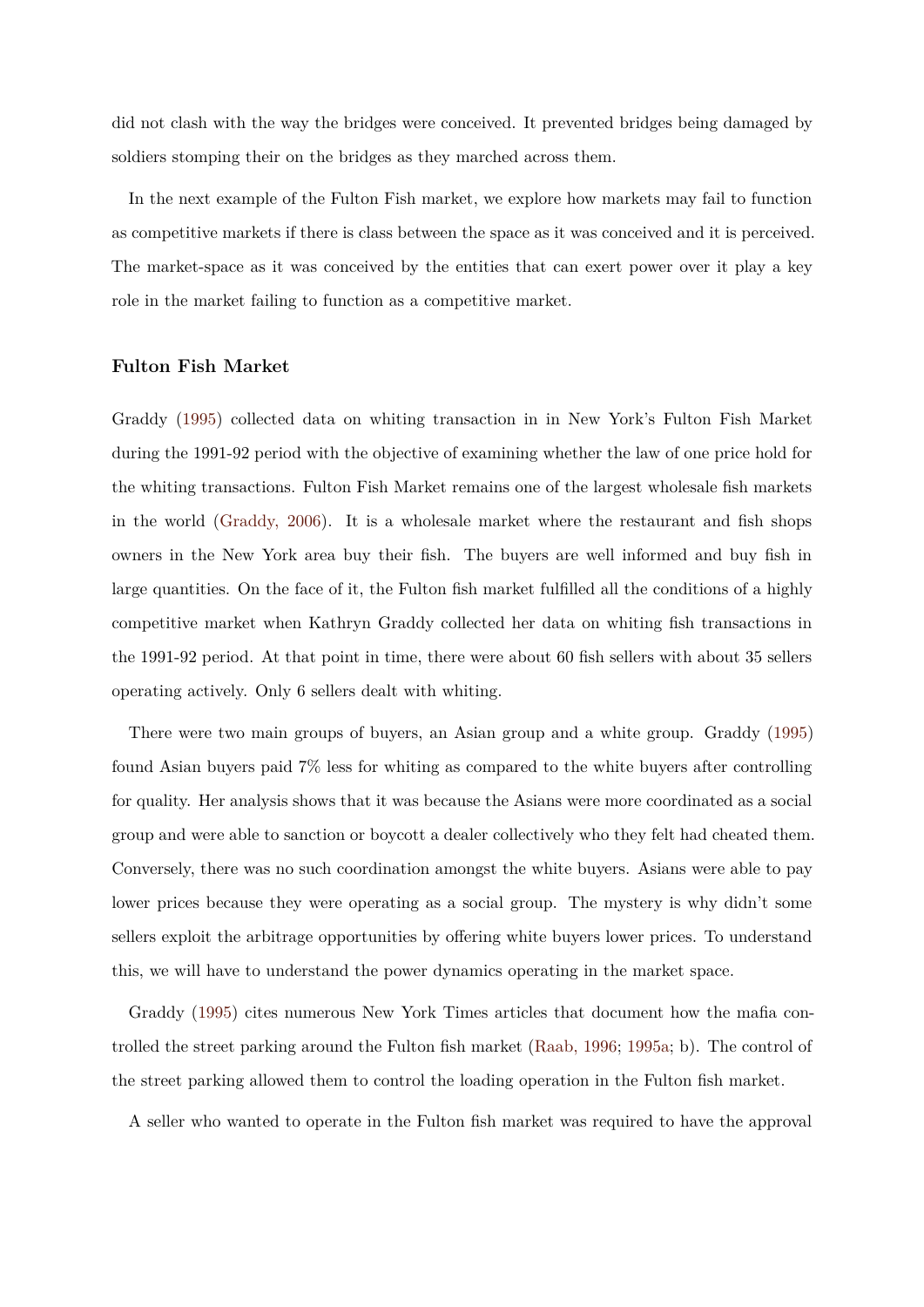of the mafia. Presumably, the approval of the mafia came with its own cost. The mafia's hold over the operations of the market kept a check on the entry of new fish sellers in the market. It ensured that the arbitrage opportunity in the Fulton fish market was not exploited due to the high cost of entry. The mafia was able to exert power over the operations of the Fulton fish market by exerting power on the space that surrounded it.

Individuals experienced the market-space through their own social space. While the Asian buyers were able to create and maintain their social space that was superimposed on the marketspace, no such social space existed for the white buyers. The Asian buyers were able to use leverage their social space to their advantage. The mafia was able to create its own social space and use it to exert power over the operations of the Fulton fish market. It is interesting to note that the only reason Asian buyers were able to use the social space to their advantage was due to the fact that the mafia was using the social space to its own advantage. In this way, the power exerted by social spaces on the markers undercuts decentralising property of the market.

**Conjecture**: *A decentralised market dissipates power and creates a power vacuum, creating lucrative opportunities for social groups to exert power over the market-space by fragmenting along the lines of social space.*

This dynamic process of market-space fragmentation is an entirely endogenous process, i.e., any market decentralised market creates an opportunity for social groups the fragments the market-space in order to take advantage of it. The market-space in Fulton fish market got fragmented into the respective social spaces of Asian and White buyers due to the power exerted by the Mafia on the space around Fulton fish market.

The authorities in New York city administration that were responsbile for the Fulton Fish market *conceived* it as a space for the market to operate freely, i.e., any seller with a shop in the market could sell to any buyer who was willing to buy. Yet, this was at variance with the way the Mafia conceived the space. They *conceived* it as a space that would work in their interest. They exerted power over the space by dominating the street parking around the fish market and ensuring that only they would unload the fish brought to the market. The Asian and White buyers perceived the space in different ways. While the white buyers *perceived* it as a decentralised market, the Asian buyers *conceived* it as a place where they could benefit bargain by bargaining collective. The market worked because the way the Mafia and the Asian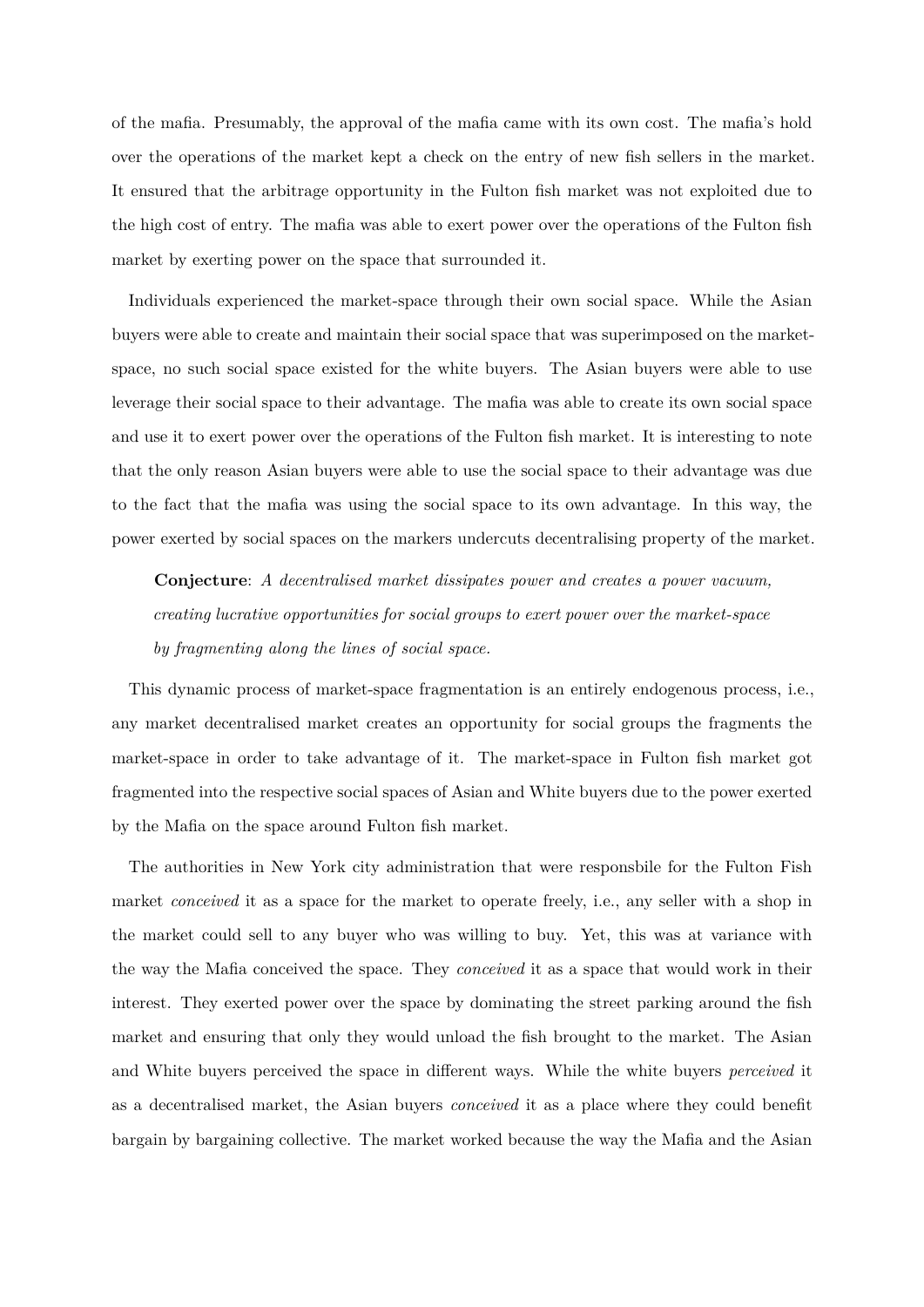buyers *conceived* the space did not mutually interfere. Hence, the market worked in the sense in which Hayek (1937) had conceptualised it. What is fascinating is that different groups had different lived experiences in the same same space. Creating a market-space that facilitates the functioning of a [decent](#page-17-3)ralised market requires *conceiving* it as decentralised space, ensuring that it is *perceived* as a decentralised space and people experience or *"live in it"* as a decentralised space.

#### **Market-space and Power**

**Conjecture:** *The market space for a competitive market is a public good, i.e., it is non-rival and non-excludable for market participants.*

If there is rivalry in market-space, the then transaction by one pair of agents would preclude the transaction by another pair of agents and efficiency would be never reached. A competitive market is one where anyone can participate in a mutually beneficial trade. Hence, the marketspace for a competitive market by definition is non excludable.

The fact that the market requires the existence of non-rival and non-excludable space within which the market transactions take place, undercuts the main import of the invisible hand theorem that merely exchanges between self-interested parties can attain efficiency. The provision of the market-space cannot be left to self-interest parties. The invisible hand theorem is silent on how a market-space that facilitates the decentralised transaction can be created and what is the ownership status of the market space itself. So, the ownership of the market-space becomes critical in determining how the market operates.

The markets in the modern world operate in a range of varied spaces. On one hand there are public markets and high street that are facilitated and regulated by the state. On the other hand there a supermarkets, where the retail space is very tightly controlled by the owners of the supermarket. In a supermarket, the rules of the space are determined by the owners of the space and not by the buyers and sellers would transact within it. Similarly, the rules for the market space on Amazon and ebay are determined by the owners of the market space.

**Conjecture:** *Market decentralisation creates a power vacuum, giving incentive for entities to try own or exert control over the the market-space.*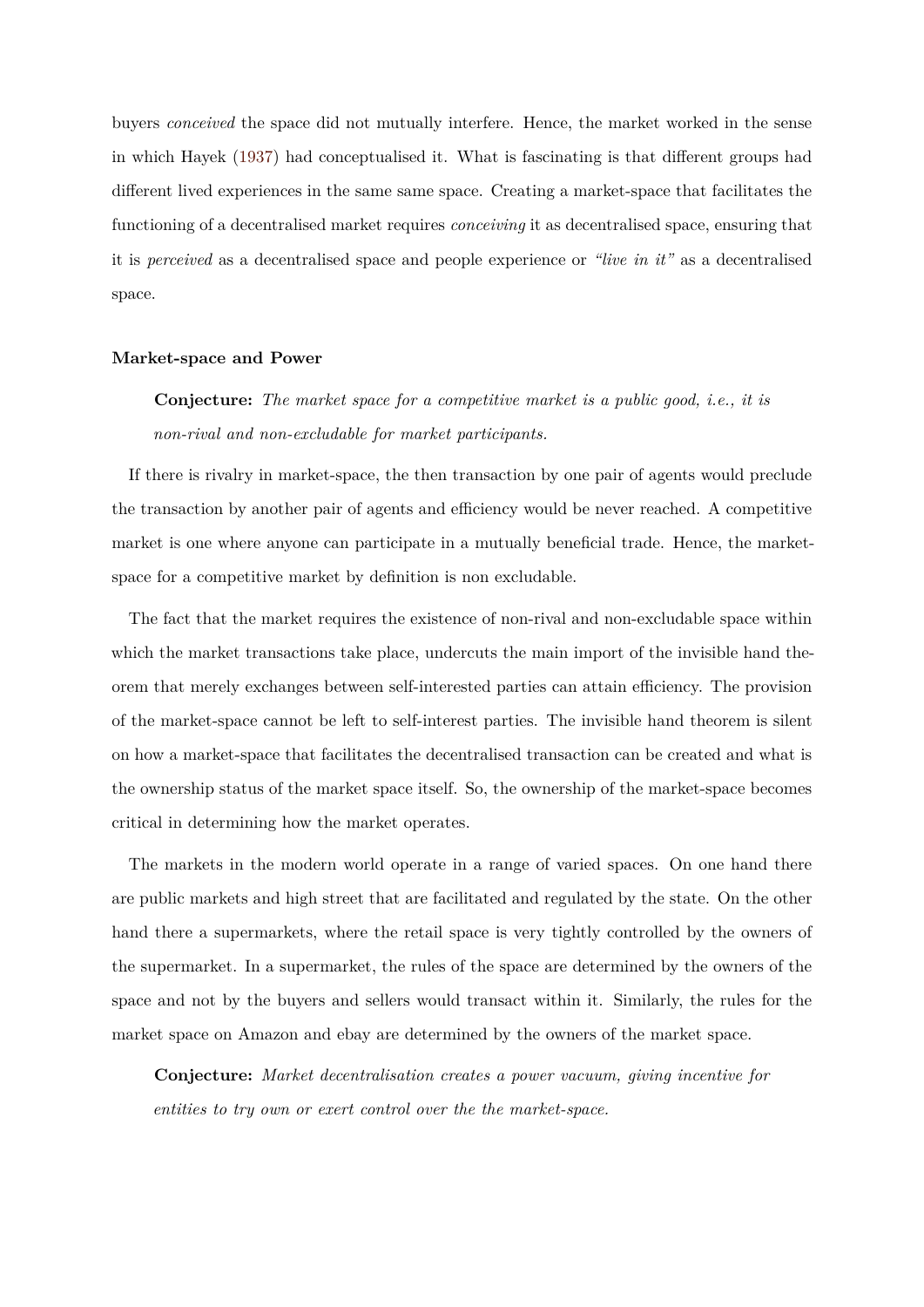The appealing aspect of a competitive market is that it dissipates power. Neither the buyers nor the sellers have the power to influence the outcome of the market. This naturally creates a power vacuum in space in which the markets operate and giving entities incentive to exert power over the market space and tilt the transaction in their favour.

**Conjecture:** *The market is only able to facilitate decentralised transactions if the market space is owned by a benevolent entity, which chooses not to influence transactions.*

The benevolent entity could either be the a benevolent state or an inclusive community that is able to agree to rules that apply to the market space. When the state or the wider community set the rules the within the market space, the market can potentially deliver an efficient outcome. Conversely, if private entities exert influence over the space, then the efficient outcome is no longer guaranteed.

The circumstances in the Fulton fish market changed very soon after the period 1995 (Graddy, 2006). It is likely that the mafia chosen to operate in the field and fishmarket because it was largely unregulated. The Giuliani adminstation held a sealed-bid auction to award u[nloading](#page-16-12) [licens](#page-16-12)es in 1995. A new company unrelated to the mafia won the bid, thus bring the influence of mafia in the Fulton fish market to an end (Graddy, 2006). The Fulton fishmarket example illustrates how regulated market space creates a power vacuum. If a private entity takes advantage of this power vacuum, it undermines t[he potential o](#page-16-12)f the market to deliver an efficient outcome.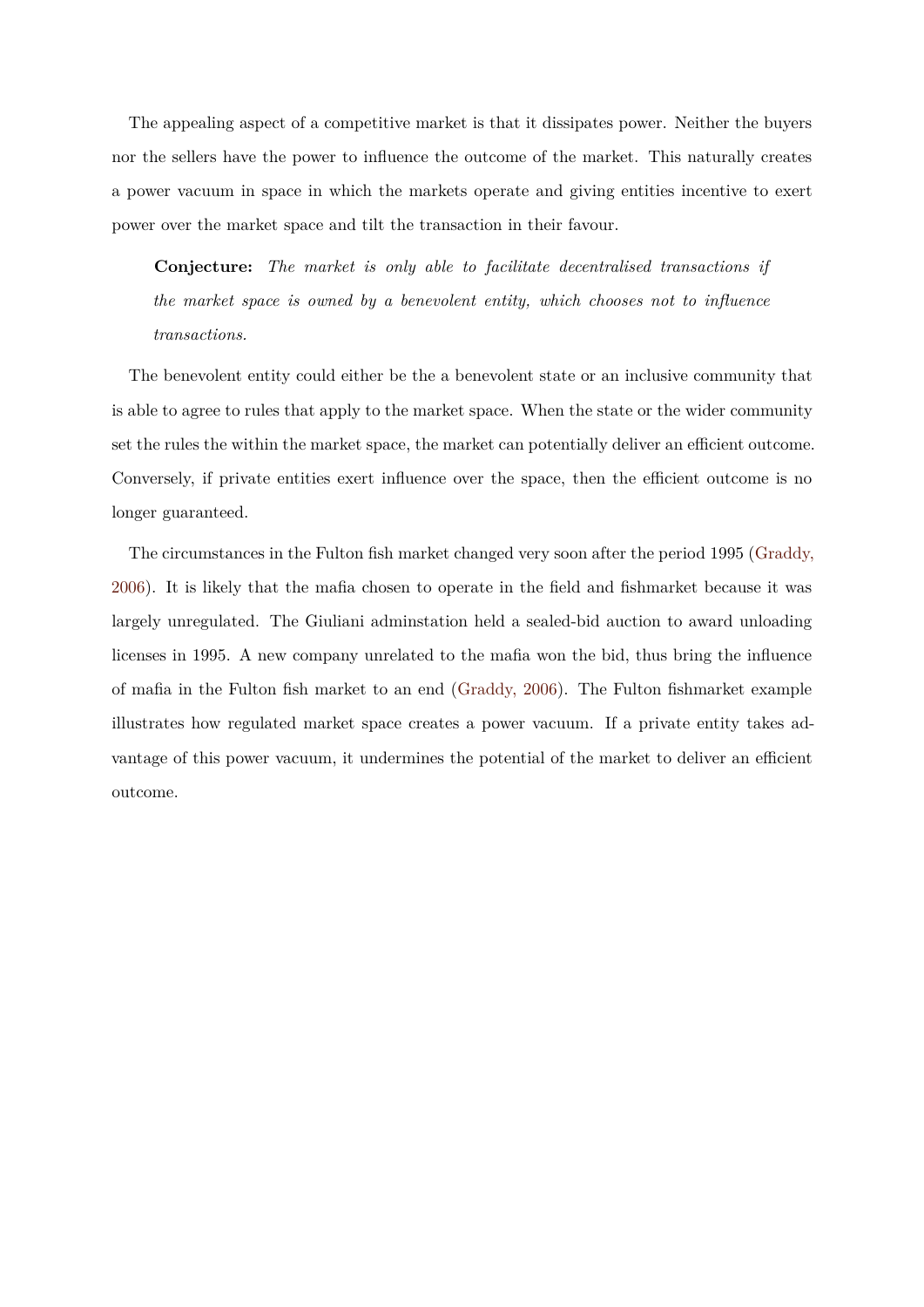## **References**

Arrow, K.J., 1951. An extension of the basic theorems of classical welfare economics. In: *Proceedings of the second berkeley symposium on mathematical statistics and probability*. University of California Press.pp.507–532.

<span id="page-16-4"></span>Banerjee, A. and Munshi, K., 2004. How efficiently is capital allocated? Evidence from the knitted garment industry in tirupur. *The Review of Economic Studies*, 71(1), pp.19–42.

<span id="page-16-3"></span>Banerjee, A.V., Gertler, P.J. and Ghatak, M., 2002. Empowerment and efficiency: Tenancy reform in west bengal. *Journal of political economy*, 110(2), pp.239–280.

<span id="page-16-11"></span>Basu, K., 2010. *Beyond the invisible hand*. Princeton University Press.

<span id="page-16-0"></span>Besley, T. and Burgess, R., 2001. Political agency, government responsiveness and the role of the media. *European Economic Review*, 45(4-6), pp.629–640.

<span id="page-16-2"></span>Bowles, S., Kirman, A. and Sethi, R., 2017. Retrospectives: Friedrich hayek and the market algorithm. *Journal of Economic perspectives*, 31(3), pp.215–230.

<span id="page-16-10"></span>Boyle, J., 2003. The second enclosure movement and the construction of the public domain. *Law & Contemp. Probs.*, 66, p.33.

<span id="page-16-7"></span>Burgess, R., Jedwab, R., Miguel, E., Morjaria, A. and Padró i Miquel, G., 2015. The value of democracy: Evidence from road building in kenya. *American Economic Review*, 105(6), pp.1817–51.

Chassany, A.-S., 2017. The french town that shows how marine le pen could win. *Financial Times.* [online] Available at: <https://www.ft.com/content/309292d4-1a28-11e7-a266-126724 83791a>.

<span id="page-16-8"></span>Cummins, S. and Macintyre, S., [2002. 'Food deserts'—evidence and assumption in health policy](https://www.ft.com/content/309292d4-1a28-11e7-a266-12672483791a) [making](https://www.ft.com/content/309292d4-1a28-11e7-a266-12672483791a). *BMJ: British Medical Journal*, 325(7361), p.436.

<span id="page-16-9"></span>Debreu, G., 1951. The coefficient of resource utilization. *Econometrica: Journal of the Econometric Society*, pp.273–292.

<span id="page-16-5"></span>Donaldson, D., 2018. Railroads of the raj: Estimating the impact of transportation infrastructure. *American Economic Review*, 108(4-5), pp.899–934.

<span id="page-16-6"></span>Graddy, K., 1995. Testing for imperfect competition at the fulton fish market. *The RAND Journal of Economics*, pp.75–92.

<span id="page-16-12"></span><span id="page-16-1"></span>Graddy, K., 2006. Markets: The fulton fish market. *Journal of Economic Perspectives*, 20(2),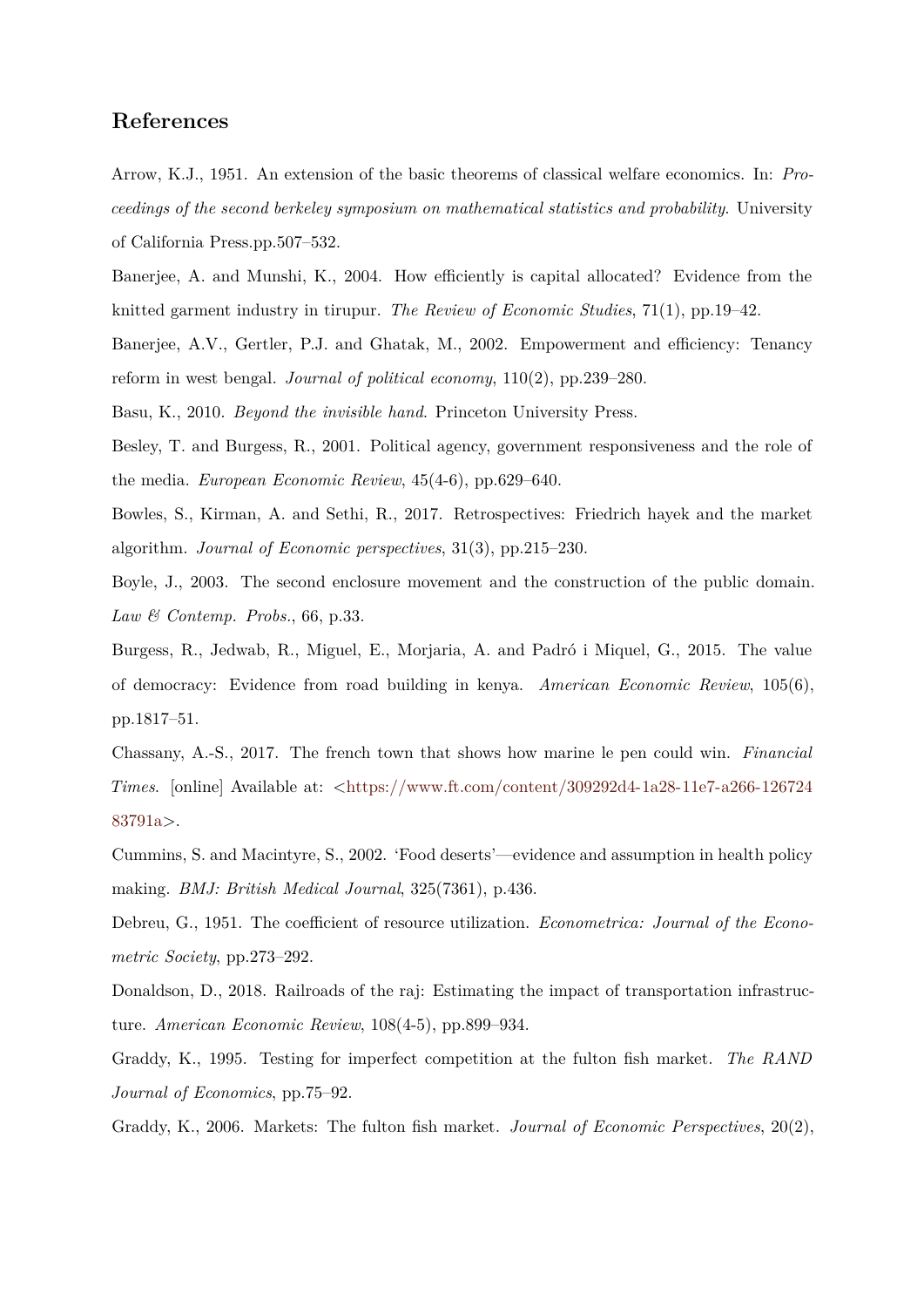pp.207–220.

Greif, A., 1993. Contract enforceability and economic institutions in early trade: The maghribi traders' coalition. *The American economic review*, pp.525–548.

<span id="page-17-1"></span>Hayek, F.A., 1937. Economics and knowledge. *Economica*, 4(13), pp.33–54.

<span id="page-17-3"></span>Hayek, F.A., 1948. The meaning of competition. In: *Individualism and economic order*. University of Chicago Press.

<span id="page-17-8"></span>Howell, E., 2013. Why do soldiers break stride on a bridge? *Live Science*.

Jensen, R., 2007. The digital provide: Information (technology), market performance, and welfare in the south indian fisheries sector. *The quarterly journal of economics*, 122(3), pp.879– 924.

<span id="page-17-5"></span>L'Office national du film du Canada, 1972. *Entretien avec henri lefebvre*. Available at: <https: //youtu.be/CiHfntd7jIs>.

<span id="page-17-9"></span>Larson, N.I., Story, M.T. and Nelson, M.C., 2009. Neighborhood environments: Dispari[ties in](https://youtu.be/CiHfntd7jIs) [access to healthy foods](https://youtu.be/CiHfntd7jIs) in the US. *American journal of preventive medicine*, 36(1), pp.74–81. Lefebvre, H., 1974. *La production de l'espace*. Paris: Éditions Anthropos.

<span id="page-17-7"></span><span id="page-17-0"></span>Lefebvre, H., 1991. *The production of space*. Translated by D. Nicholson-Smith. Cambridge, MA: Blackwell Publishers.

<span id="page-17-6"></span>Macdonald, J., 2008. Pedestrian-induced vibrations of the clifton suspension bridge, UK. In: *Proceedings of the institution of civil engineers-bridge engineering*. Thomas Telford Ltd.pp.69– 77.

Munshi, K., 2011. Strength in numbers: Networks as a solution to occupational traps. *The Review of Economic Studies*, 78(3), pp.1069–1101.

<span id="page-17-2"></span>Munshi, K., 2014. Community networks and the process of development. *Journal of Economic Perspectives*, 28(4), pp.49–76.

<span id="page-17-4"></span>Norman, D.A., 1998. *The invisible computer: Why good products can fail, the personal computer is so complex, and information appliances are the solution*. MIT press.

<span id="page-17-10"></span>Raab, S., 1995a. *Merchant feud sheds light on fish market's workings*. *New York Times*. Available at: <https://www.nytimes.com/1995/08/21/nyregion/merchant-feud-sheds-light-onfish-market-s-workings.html>.

<span id="page-17-11"></span>Raab, S., 1995b. *[Two loaders evicted from the fulton market](https://www.nytimes.com/1995/08/21/nyregion/merchant-feud-sheds-light-on-fish-market-s-workings.html)*. *New York Times*. Avail-